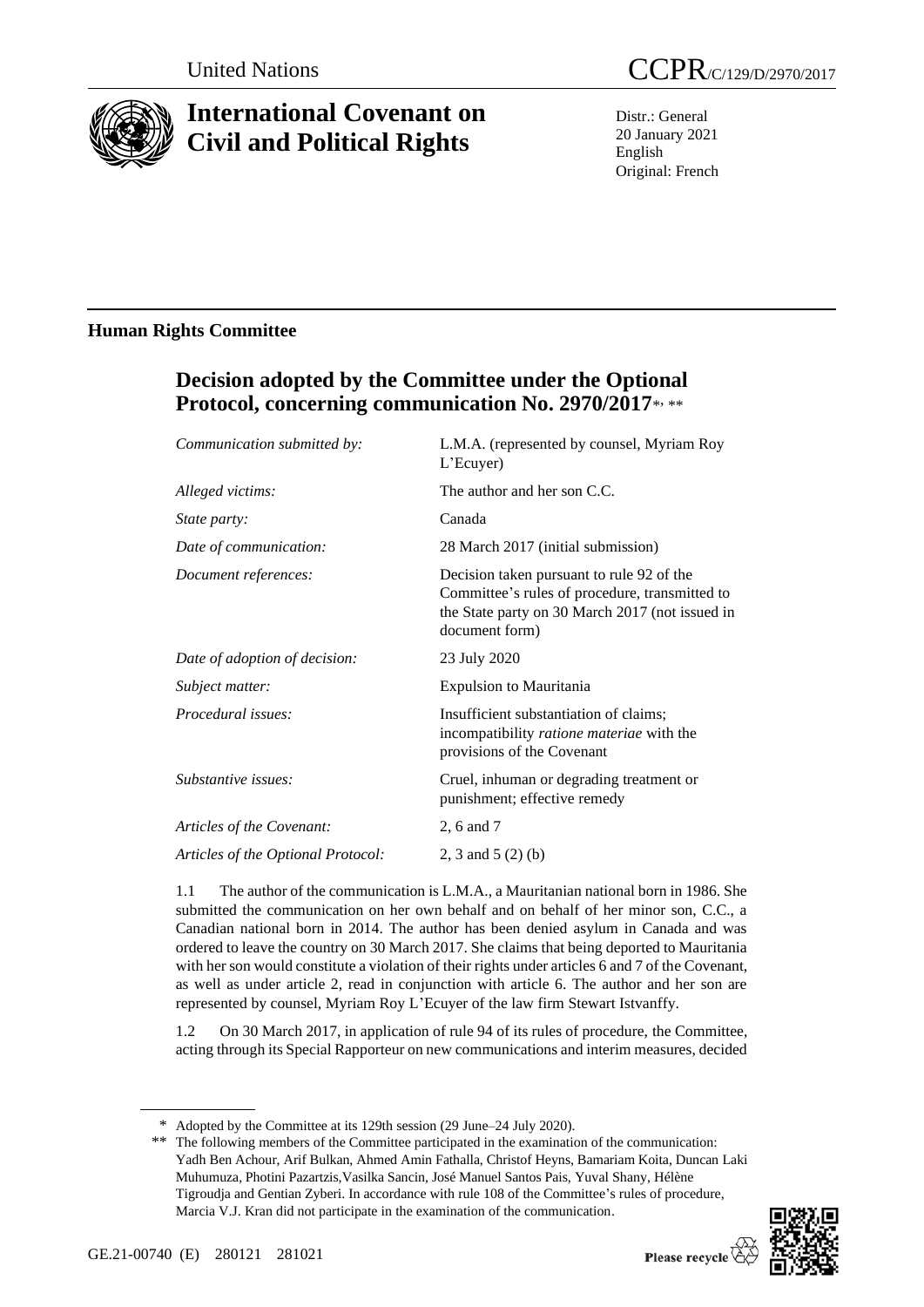to admit the request made by the author and thus asked the State party not to deport her to Mauritania while it considered the communication.

1.3 On 29 September 2017 and 3 January 2018, the State party asked the Committee to lift the request for interim measures that the Committee had made on the author's behalf. On 15 February 2019, the Committee, acting through the Special Rapporteur on new communications and interim measures, decided to grant the State party's request by lifting its request to stay the author's deportation.

## **The facts as submitted by the author**

2.1 The author is a member of the Oulad Bessba tribe, a Moorish tribe of high status in Mauritanian society. In 2009, she met her future husband, A.C.C., a descendant of the Haratine, a tribe whose members were once slaves and who, although now legally emancipated, continue to experience racial and social discrimination. A.C.C. has been involved in fighting discrimination since 1998, and in 2008 he founded an association called SOS esclaves. Because of his activism, he has been subjected to arbitrary arrest, detention and acts of torture. The author points out that it is still dangerous, even today, for activists to speak out publicly about discrimination in Mauritania.<sup>1</sup> The author and A.C.C. met as a result of their shared interest in combating inequality and decided to see each other in secret.

2.2 In February 2011, with the author pregnant, the couple married without the consent of her family. When her family found out about their marriage, the author was kidnapped, beaten and forced to fast by her brothers, resulting in a miscarriage. Her husband was persecuted and forced to leave the country. He then took refuge in the United States of America.

2.3 In March 2013, the author travelled to the United States with her uncle for medical treatment. It was then that she found out her husband was there. After returning to Mauritania, she did everything she could to be able to join him there. In June 2013, she managed to return to the United States and move in with her husband. In August 2013, she was pregnant again but had a difficult pregnancy. Her husband, who worked long hours, could not give her the support she needed, so she decided to join her sisters in Canada. While she was in Canada, her husband obtained refugee status in the United States and filed a claim for his wife and son.

2.4 On 21 November 2013, the author claimed asylum in Canada. In May 2014, her son was born in Canada and became a Canadian citizen. On 10 June 2014, the Refugee Protection Division of the Immigration and Refugee Board of Canada dismissed the author's application for asylum, finding it lacked credibility, including in respect of the alleged problems arising from her relationship with her husband. On 7 October 2014, the Federal Court refused to review the Board's decision.

2.5 In December 2014, the author applied for permanent resident status on humanitarian grounds. Her application was dismissed on 21 November 2016. The authorities of the State party found, in particular, that the best interests of the child and the situation in the author's country of origin did not warrant acceptance of her application. They noted that the child was still too young to have established significant ties in Canada and that what was in his interest was, first and foremost, to be with his parents. In addition, as the author was not from a disadvantaged background, the official responsible for assessing her application concluded that the child would not face the problems that she had raised, which were "mainly the lot of poor children". The author then applied for leave and judicial review of the decision not to grant her permanent resident status on humanitarian grounds, but this application was dismissed by the Federal Court on 23 May 2017.

2.6 In parallel with the other steps she took, on 19 June 2015 the author submitted an application for a pre-removal risk assessment. This was dismissed on 18 November 2016 on the grounds that she had not shown that she would be at risk of torture, persecution or cruel,

<sup>&</sup>lt;sup>1</sup> See Amnesty International, "Mauritania: Jailed presidential candidate and anti-slavery activists must be released", 15 January 2015; and Amnesty International, "Mauritania must stop targeting antislavery activists", press release, 12 November 2014.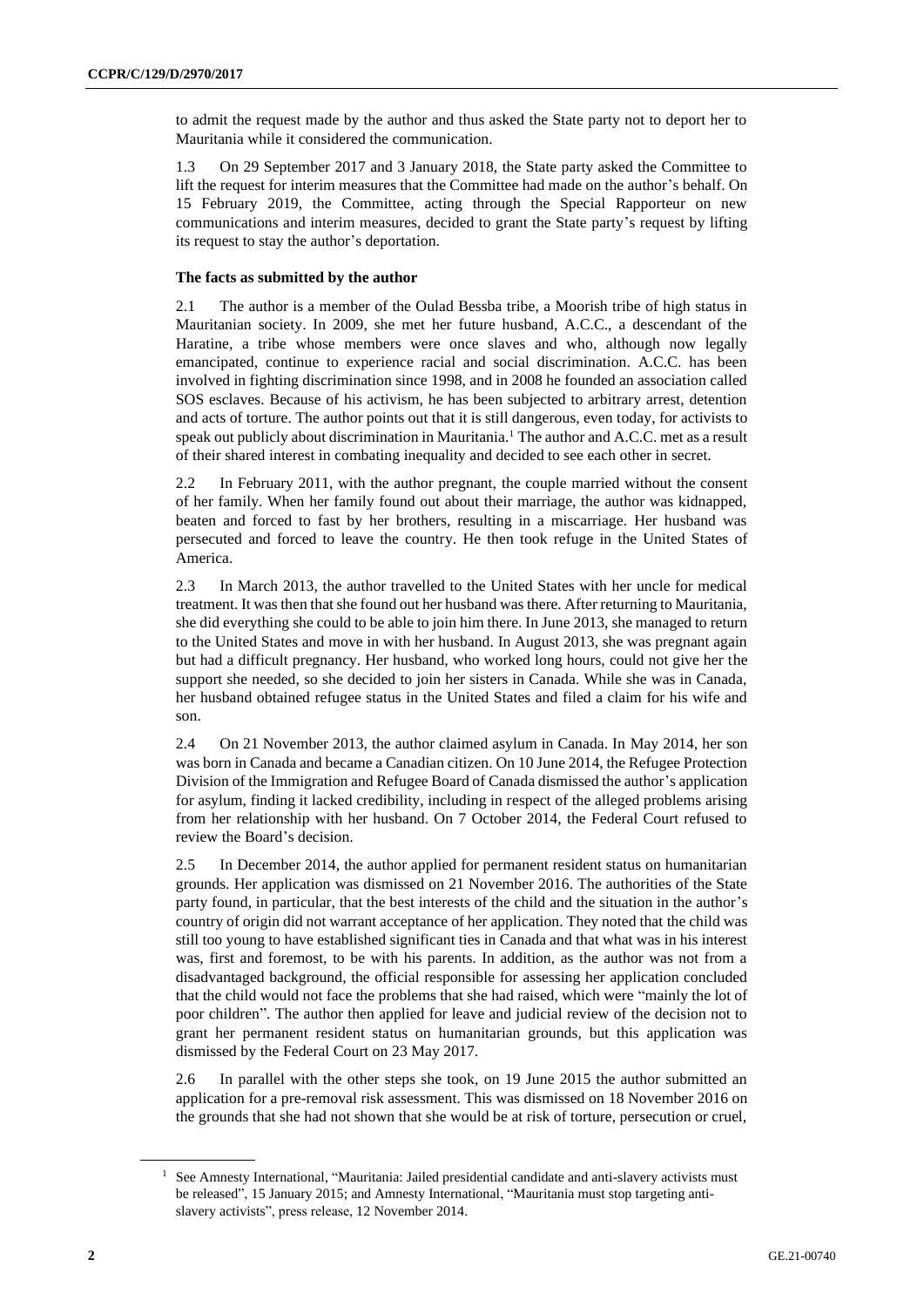inhuman or degrading treatment or punishment and her life would be in danger if she were returned to Mauritania. In particular, the Canadian authorities argued that she had not satisfactorily shown that her husband belonged to a slave caste or that she had problems with her family because she had married outside her caste. In March 2017, the author filed an application for leave and judicial review of the decision to deny her request for a pre-removal risk assessment. This application was dismissed by the Federal Court on 2 June 2017.

2.7 On 15 March 2017, a request to stay the deportation of the author was denied by the Canada Border Services Agency. The author argued that her son was at risk of persecution and discrimination because, under Mauritanian law, he would not be able to apply for Mauritanian citizenship until he was 17 years old. The Agency replied that "the option of leaving the child in Canada with his aunt, whom he has known his entire life, was perfectly feasible". In addition, the Agency noted that, as a refugee in the United States, the author's husband was in a position to sponsor them, meaning that "she would be separated from her son for a short period of time only", which, according to the Agency, was "not ideal, but could be done".

2.8 On 22 March 2017, the author submitted a request for a stay of deportation. She was heard in the Federal Court of Canada on 28 March, and her request was denied the following day.

2.9 The author asserts that she has exhausted all domestic remedies.

## **The complaint**

3.1 The author alleges a violation of article 2 of the Covenant, read in conjunction with article 6, because the State party did not conduct a serious assessment of the risk of death she would face if she were returned to Mauritania. In her view, all the evidence she submitted after the decision issued on 10 June 2014 by the Refugee Protection Division was rejected for no valid legal reason. The author argues that she did not submit this evidence earlier because it was not available. She maintains that there is therefore no effective remedy that would allow her to present new evidence for her case.

3.2 The author submits, moreover, that her rights under articles 6 and 7 of the Covenant would be violated if she were deported to Mauritania. She asserts that she is at substantial risk of death, sexual, psychological and physical abuse and persecution at the hands of members of her family, including her brothers, who are of the view that her marriage to a lower-caste man is a serious honour crime, and at the hands of Mauritanian society, which is highly critical of inter-caste marriage. The author maintains that her son is also at risk and that, as he is not a Mauritanian citizen, he would be considered an outcast in Mauritania. As the author has been disowned by her family, her son would not be allowed to live on Mauritanian soil. As a result, he would lack access to health services, even though he is asthmatic, and could be enslaved by a rich family. The author contends that there are no means of protection for her and her son in Mauritania. In addition, she argues that there are widespread and systematic rights violations in Mauritania, <sup>2</sup> particularly violations of women's rights.

#### **State party's observations on the admissibility and the merits**

4.1 On 29 September 2017, the State party submitted its observations on the admissibility and the merits of the communication. On the same date, it asked the Committee to lift the request for interim measures it had made on the author's behalf. The State party is of the view that the communication should be declared inadmissible for the following reasons: (a) the author's claims concerning the violation of article 2 of the Covenant are insufficiently substantiated and are incompatible *ratione materiae* with the Covenant; (b) the author has not sufficiently substantiated her claims in relation to articles 6 and 7 of the Covenant, nor the assertion that her removal to Mauritania would cause irreparable harm; and (c) the author's son, who is a Canadian citizen, is not subject to a deportation order.

<sup>2</sup> See, inter alia, Freedom House, *Freedom in the World 2014 – Mauritania*, Refworld, 21 August 2014, available at www.refworld.org/docid/53fae99c8.html.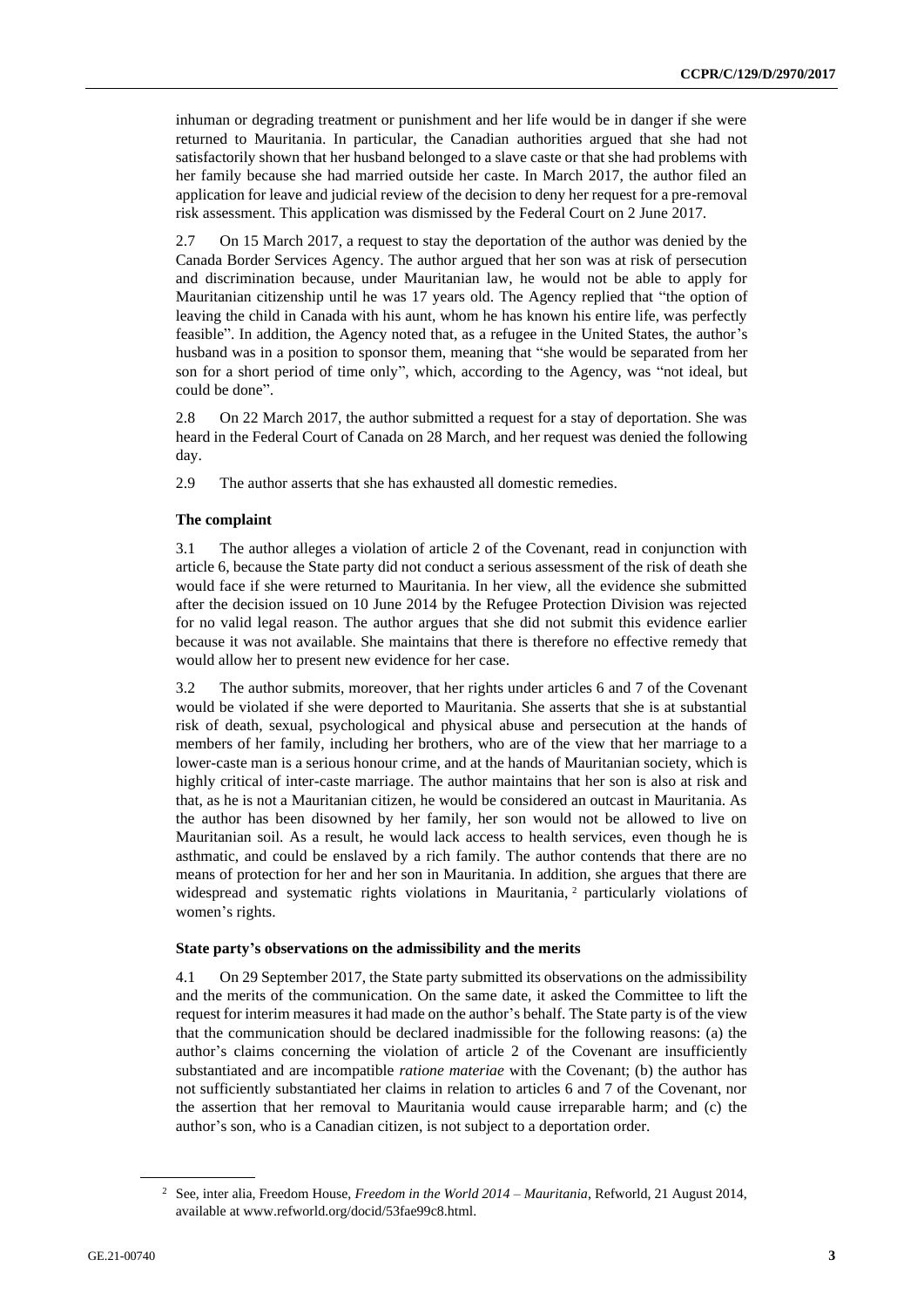4.2 The State party confirms the facts as described by the author, and adds that, in her asylum application, she stated that she did not file a complaint against her family with the police "because the authorities do not side with anyone against his or her family" and that she was unable to seek refuge in another part of her country because her family would have found her there.

4.3 The State party emphasizes that the aim of the author's arguments is essentially to persuade the Committee to review and overturn the decisions of the Canadian courts. It recalls in this regard that the Committee is not a court of appeal.<sup>3</sup> The State party emphasizes that all the claims made by the author in her communication have been subjected to rigorous scrutiny before multiple bodies and have been duly analysed by independent and impartial national bodies in accordance with Canadian law and the country's international human rights obligations, with due regard for fairness. The State party describes how the author's case proceeded through the national system of bodies set up to consider cases such as hers and points out that she was represented by counsel at every step of the way and able to lodge appeals in an attempt to substantiate her claims and the evidence she put forward. The State party submits that the author has not shown that the decisions of the Canadian authorities were flawed in such a way as to warrant an intervention by the Committee.

4.4 Referring to the claimed violation of article 2 of the Covenant, the State party recalls that article 2 does not confer an independent right to redress; it simply defines the scope of the legal obligations of States parties.<sup>4</sup> It must therefore be invoked in conjunction with an article of the Covenant conferring a right on the author of a communication.<sup>5</sup> Thus, claims relating to article 2 cannot of themselves form the basis of a claim in a communication submitted under the Optional Protocol. If, however, the Committee finds that the author's claims can be examined in the light of article 2 of the Covenant taken in isolation, the State party submits that the author has failed to substantiate them, as there is no evidence that the risks she claims she would face have not been seriously assessed by the Canadian authorities. The State party explains that all the evidence was evaluated by experts, that each jurisdiction has its own rules and that if some evidence was rejected by the Canadian authorities, it was because it did not fall within the definition of new evidence under Canadian law.

4.5 The State party notes that the author did not explicitly claim that there had been a violation of article 24 (1) of the Covenant, which establishes the right of every child to be protected by his or her family, society and the State.<sup>6</sup> Even if she had done so, however, these aspects of the communication would be inadmissible under article 3 of the Optional Protocol and rule 99 (d) of the Committee's rules of procedure, since the claims formulated are incompatible *ratione materiae* with article 24 of the Covenant. In addition, since the author's son is not subject to a deportation order, if he left Canada, it would be because his mother decided to take him to Mauritania. Furthermore, even if the Committee were of the view that the author's son was subject to a measure taken by the State party, article 24 does not impose a non-refoulement obligation on the expelling State and this issue should be duly considered under articles 6 and 7 of the Covenant. In this respect, the State party refers the Committee to its comments on these articles.

4.6 The State party submits that the author's claims under articles 6 and 7 of the Covenant have not been substantiated sufficiently for the communication to be found admissible. The author's claims are, in essence, the same as those that were examined and deemed unfounded by impartial and independent Canadian authorities. According to the State party, these claims contain a number of incongruities, such as the fact that the author travelled to the United States in March 2013 before returning to Mauritania, that she did not claim asylum in the United States, and that she has never sought protection in Mauritania or provided any evidence that she would not be protected if she were deported to Mauritania. Furthermore,

<sup>3</sup> See, inter alia, *Tarlue v. Canada* (CCPR/C/95/D/1551/2007), para. 7.4; *Kaur v. Canada* (CCPR/C/94/D/1455/2006), para. 7.3; and *Tadman and Prentice v. Canada* (CCPR/C/93/D/1481/2006), para. 7.3.

<sup>4</sup> Human Rights Committee, general comment No. 31 [2004]. Para. 3.

<sup>5</sup> See, inter alia, *M.M. de Vos v. the Netherlands* (CCPR/C/84/D/1192/2003), para. 6.3; and *P.K. v. Canada* (CCPR/C/89/D/1234/2003), para. 7.6.

<sup>6</sup> Human Rights Committee, general comment No. 17 (1989), para. 1.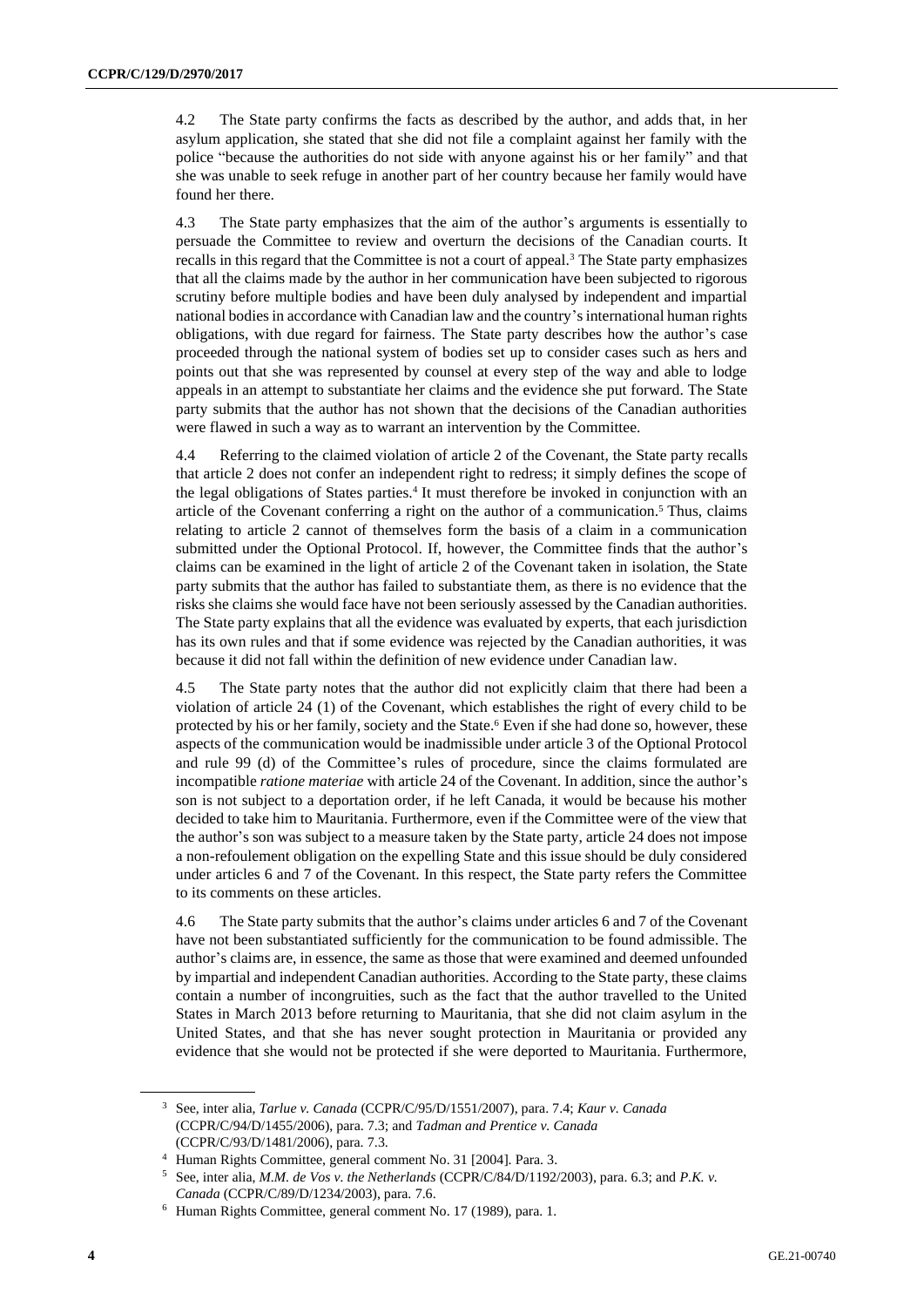on 18 March 2017, at the Federal Court hearing, the author was questioned about the applications for visas to the United States that had been made on her behalf in September 2010 and August 2011. She claimed that she was unaware of them, explaining that she could read only Arabic. The State party is thus puzzled by her ability to organize her trip to the United States to join her husband there in June 2013. The Canadian authorities were also not persuaded of the author's husband's slave lineage, since, by her account, he was able to attend university and work in a government post in Mauritania, an unusual outcome for a descendant of slaves in that country.

4.7 The State party points out that the letters forming the basis of the author's communication, with the exception of the letter from her husband, were studied by its authorities, who did not give much weight to them, as there was nothing to confirm the identity of the authors or to verify the veracity or origin of the letters and some information was incompatible with the author's testimony. The State party recalls that it is not for the Committee to reassess the facts unless the evaluation of the facts and the evidence made by the domestic courts was clearly arbitrary or constituted a denial of justice.<sup>7</sup> In the present case, the author's claims have been analysed fairly and in accordance with the law by the Canadian authorities, and her communication does not establish in any way that their decisions were in some way flawed.

4.8 Referring to the Committee's jurisprudence, the State party submits that the author's claims and evidence are too general to demonstrate that she would face a foreseeable, real and personal risk to her life or of being subjected to torture or other irreparable harm<sup>8</sup> if she were returned to Mauritania. Although reports confirm that there is cultural resistance to inter-caste marriage in Mauritania,<sup>9</sup> Canada maintains that the author's claims of potential violations of articles 6 and 7 of the Covenant are not sufficient to oblige it to respect the principle of non-refoulement in her case.

4.9 The State party submits that the situation of the author's son has already been examined by its authorities. In addition to the arguments made above, the State party notes that, if Mauritania does not recognize dual citizenship, the author could renounce her son's Canadian citizenship. Furthermore, the State party affirms that the author chose to settle in Canada of her own accord, knowing that she might have to leave with a child born in the country. The State party notes that, according to the author, the father of the child has been recognized as a refugee in the United States and that his application for asylum there included his wife and son. The State party, without taking a position on the immigration rules of the United States, also notes that the author has not submitted any evidence that the child could not live with his father. As for the author's arguments that her son needs regular medical care, the State party points out that the deportation of a person to a country that cannot provide health care of equivalent quality to that in Canada does not entail an obligation of nonrefoulement unless the circumstances are exceptional, which is not the case here.

4.10 The State party requests the Committee, on a secondary basis, if it does find the communication admissible, to rule that it is without merit for the reasons set out above.

### **Author's comments on the State party's observations**

5.1 On 8 March 2019, the author commented on the State party's observations. She reiterates her version of the facts and adds that she can no longer count on the possibility of resident or other status in the United States, since she and her husband divorced on 24 March 2018. She also adds that, on 14 May 2018, she filed a new application for permanent residence on humanitarian grounds. This application was refused, and the author was notified of the decision in December 2018. The author again applied for judicial review, and a review is currently under way, but the review does not entail a stay of the deportation order. The

<sup>7</sup> *Kibale v. Canada* (CCPR/C/93/D/1562/2007), para. 6.4; *Pham v. Canada* (CCPR/C/93/D/1534/2006), para. 7.4; *Tadman and Prentice v. Canada*, para. 7.3; *P.K. v. Canada*, para. 7.3; *Simms v. Jamaica* (CCPR/C/53/D/541/1993), para. 6.2; and *G.A. Van Meurs v. the Netherlands* (CCPR/C/39/D/215/1986), para. 7.1.

<sup>8</sup> *Wilfred v. Canada* (CCPR/C/94/D/1638/2007), para. 4.3; and *S.V. v. Canada* (CCPR/C/105/D/1827/2008), para. 8.8.

<sup>9</sup> United States Department of State, *Mauritania 2016 Human Rights Report*, p. 21.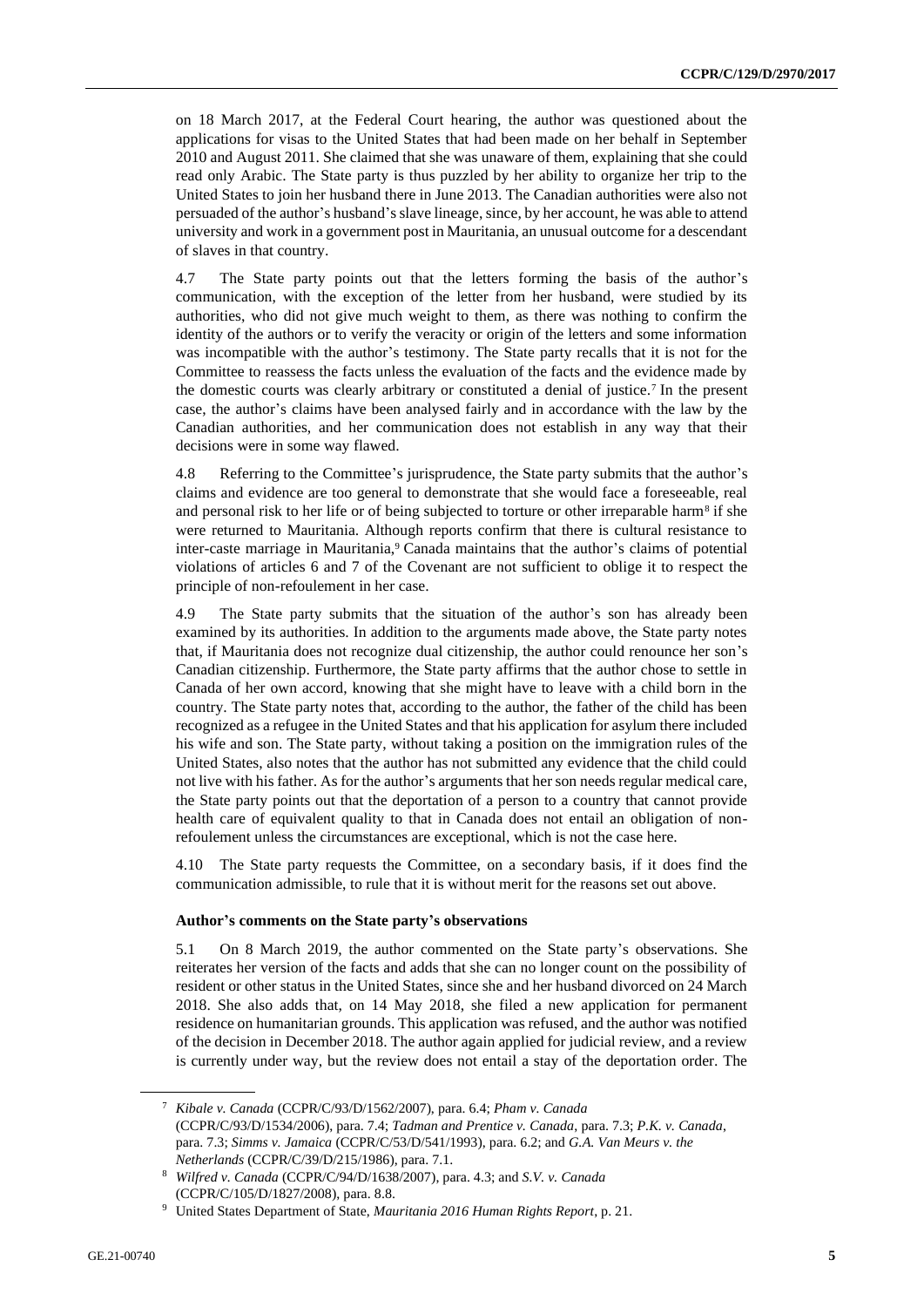author also notes that she has been summoned to appear at the offices of the Canada Border Services Agency on 14 March 2019 and fears that she will be deported on this date.

5.2 The author argues that the various appeals she has lodged were not handled in a manner compatible with either the Canadian Charter of Rights and Freedoms, in particular articles 7 and 12, or the Covenant, as they did not allow an objective and impartial assessment of her case. She stresses that the pre-removal risk assessment is not in conformity with the Covenant, since, in practice, it gives no reasonable chance of having a risk recognized when an application has been dismissed by the Refugee Protection Division. She affirms that the officials responsible for assessing pre-removal risks do not review cases independently and that the decisions against her were, in her case, the result of technicalities. The author is also of the view that she meets the majority of the criteria for an application for permanent resident status on humanitarian grounds and that her application was handled unreasonably, in piecemeal fashion, not, as is standard under Canadian law, as a whole.<sup>10</sup> According to the author, the State party does not provide an effective remedy in cases where the initial decision handed down is not in the applicant's favour.

5.3 The author points out that articles 2 (3) and 7 of the Covenant entail an obligation of result and that the State party, by taking unreasonable decisions in violation of her fundamental rights, is failing to fulfil this obligation.<sup>11</sup> She also recalls that the standards set out in the Handbook on Procedures and Criteria for Determining Refugee Status of the Office of the United Nations High Commissioner for Refugees (UNHCR) <sup>12</sup> must be applied in domestic proceedings, particularly with respect to the burden of proof, since it is often the case that an "applicant may not be able to support his statements by documentary or other proof".<sup>13</sup> If there are statements that are not susceptible of proof, the applicant should, "unless" there are good reasons to the contrary, be given the benefit of the doubt".<sup>14</sup> The author believes that she has submitted substantial evidence and that the burden of proof that she has been asked to bear is excessive. The author thus requests the Committee to reject the State party's arguments for their lack of a legal basis and for the State party's factual misjudgment of the evidence in the case file. According to the author, the reasons given for doubting her credibility are insufficient, and the subsequent failures of her applications for review are the result of the unwillingness of the State party's authorities to correct their errors.

5.4 As for her son's situation, the author argues that, as mentioned by the State party, it is in the best interests of the child for him to be with his or her parent. In the author's view, the best interests of the child were not a consideration in the examination of her application for permanent residence on humanitarian grounds. There was no reasonable assessment of what was in his interest or of the living conditions he will have to endure if his mother is sent back to Mauritania, and the official concerned drew erroneous conclusions about his status in Mauritania. The fact that he will be unable to receive treatment for his asthma or to attend school in Mauritania, and that he will be unable to obtain a guarantee of extended stay, was not taken into account.

5.5 The author also asked the Committee to reiterate its request for interim measures, so that she will not be deported to Mauritania.

<sup>14</sup> Ibid.

<sup>10</sup> Federal Court of Canada, *Webb v. Canada (Citizenship and Immigration)*, 2012 FC 1060, judgment of 7 September 2012, para. 19.

<sup>11</sup> See *Shakeel v. Canada* (CCPR/C/108/D/1881/2009); and *Choudhary v. Canada* (CCPR/C/109/D/1898/2009).

<sup>12</sup> UNHCR, *Handbook and Guidelines on Procedures and Criteria for Determining Refugee Status under the 1951 Convention and the 1967 Protocol Relating to the Status of Refugees*, document with symbol HCR/1P/4/FRE/REV.3.

<sup>13</sup> Ibid., para. 196.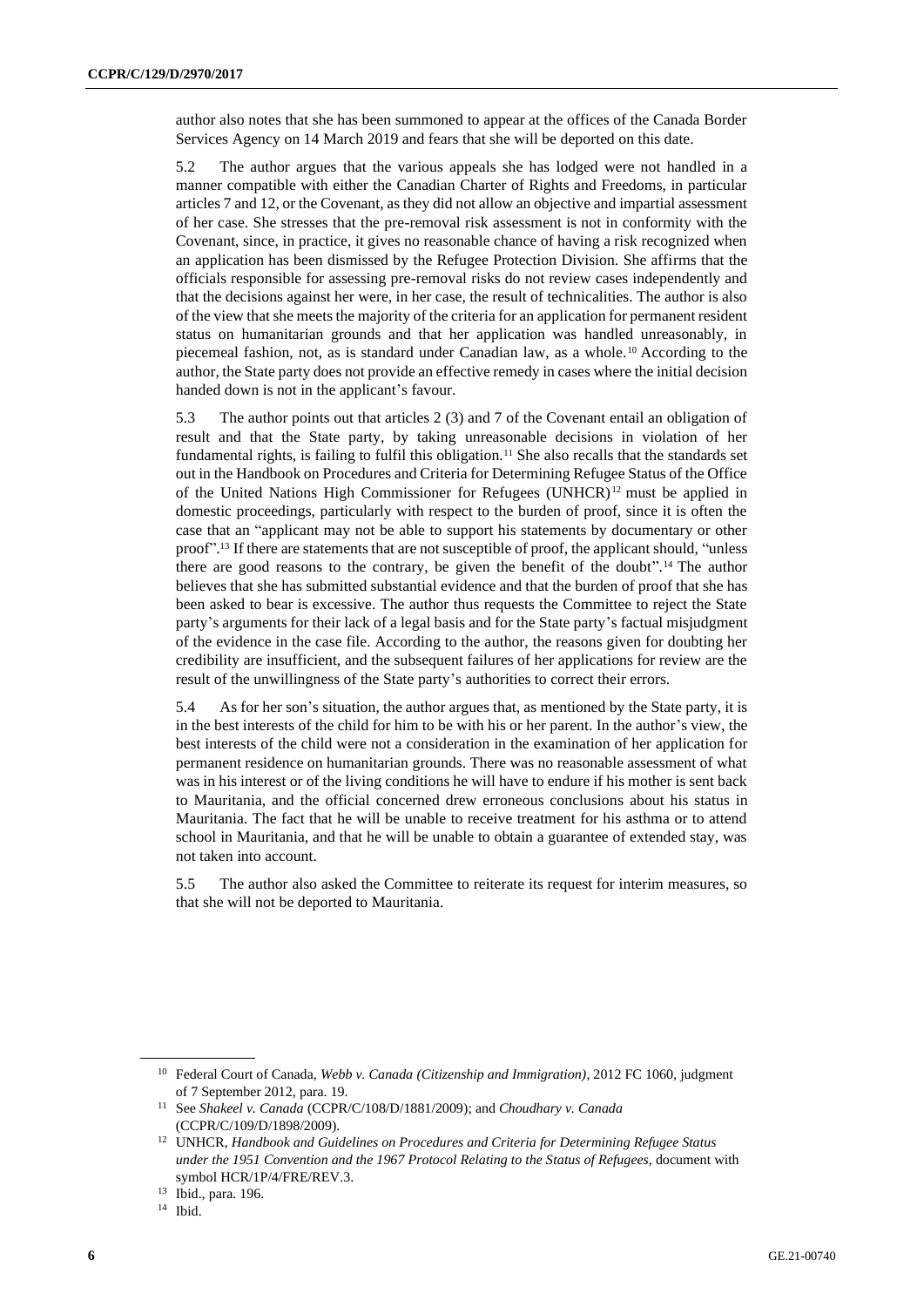#### **Issues and proceedings before the Committee**

#### *Consideration of admissibility*

6.1 Before considering any claim contained in a communication, the Human Rights Committee must decide, in accordance with rule 97 of its rules of procedure, whether the communication is admissible under the Optional Protocol.

6.2 The Committee has ascertained, as required under article 5 (2) (a) of the Optional Protocol, that the same matter is not being examined under another procedure of international investigation or settlement.

6.3 The Committee notes the author's claim that she has exhausted all domestic remedies available to her. In the absence of any objection by the State party in this connection, the Committee considers that the requirements of article  $5(2)$  (b) of the Optional Protocol have been met.

6.4 The Committee takes note of the author's claims that, because of her prohibited marriage, contracted without her family's consent, to a person of a caste lower than her own, she would risk death, torture or cruel, inhuman or degrading treatment or punishment at the hands of members of her family or Mauritanian society if she were deported to Mauritania. The Committee also takes note of the author's assertion that her son would be unable to obtain a permanent visa in Mauritania and would be subjected to discrimination and persecution. In addition, the Committee notes the author's claim that she and her son would be unable to turn to the Mauritanian authorities for protection.

6.5 The Committee recalls paragraph 12 of its general comment No. 31 (2004), in which it refers to the obligation of States parties not to extradite, deport, expel or otherwise remove a person from their territory when there are substantial grounds for believing that there is a real risk of irreparable harm, such as that contemplated by articles 6 and 7 of the Covenant.<sup>15</sup> The Committee has also indicated that the risk must be personal and that there is a high threshold for providing substantial grounds to establish that a real risk of irreparable harm exists.<sup>16</sup> Thus, all relevant facts and circumstances must be considered, including the general human rights situation in the author's country of origin.<sup>17</sup> The Committee stresses that it is generally for the organs of States parties to examine the facts and evidence of the case in order to determine whether such a risk exists, unless it can be established that the assessment was arbitrary or amounted to a manifest error or denial of justice.<sup>18</sup>

6.6 The Committee notes the author's claim that the risk of irreparable harm was not assessed in an objective and impartial manner by the authorities of the State party. It also notes the author's assertions that the State party's asylum procedures do not provide for an effective remedy in the event of an unfavourable initial decision. In addition, the Committee notes the author's claim that her son's best interests were not properly taken into account by the official responsible for examining her application for permanent resident status on humanitarian grounds. The Committee also acknowledges the State party's comments to the effect that the decisions of the official responsible for processing the application for permanent residence on humanitarian grounds, the official responsible for the pre-removal risk assessment and the Canada Border Services Agency, who reached the conclusion that the author and her son were not facing a serious risk of prejudicial treatment upon their return to Mauritania, were the result of rigorous analyses and that all these agencies concluded that the author's claims lacked credibility. In addition, the Committee notes the State party's view that the author's claims and the evidence she submitted contain contradictions. The Committee notes, too, that the State party has made clear that the author's son has not been ordered to be deported to Mauritania, and has also stated that, if the author were to decide not to take her son with her to Mauritania, alternative care was available for him either with

<sup>15</sup> *A v. Denmark* (CCPR/C/116/D/2357/2014), para. 7.4.

<sup>16</sup> See, inter alia, *A and B v. Denmark* (CCPR/C/117/D/2291/2013), para. 8.3.

<sup>17</sup> See, inter alia, *A and B v. Denmark*, para. 8.3; *X v. Norway* (CCPR/C/115/D/2474/2014), para. 7.3; and *X v. Canada* (CCPR/C/115/D/2366/2014), para. 9.3.

<sup>18</sup> See, inter alia, *I.M.Y. v. Denmark* (CCPR/C/117/D/2559/2015), para. 7.6; and *K v. Denmark*, (CCPR/C/114/D/2393/2014), para. 7.4.